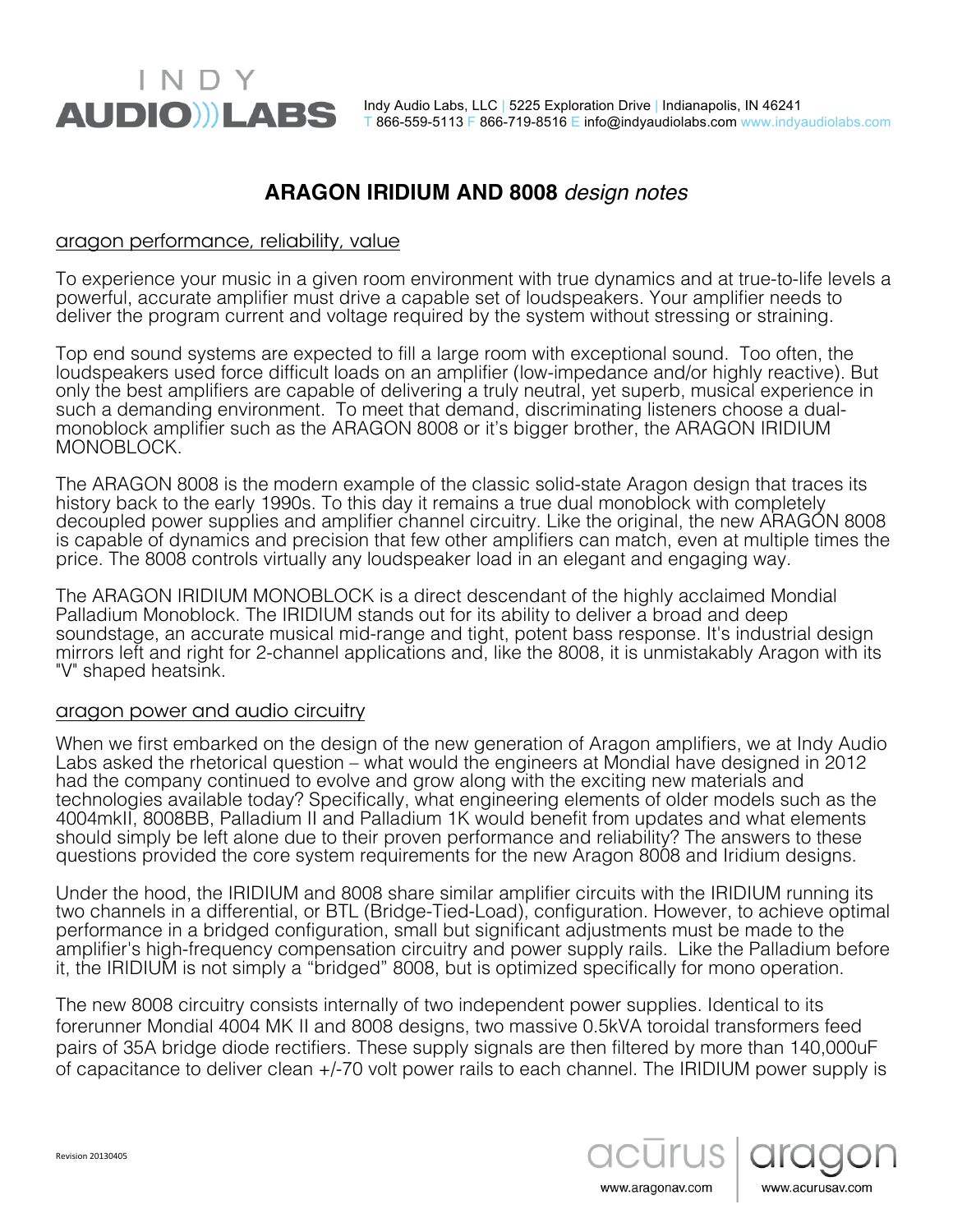# INDY **AUDIO)) LABS**

Indy Audio Labs, LLC | 5225 Exploration Drive | Indianapolis, IN 46241 T 866-559-5113 F 866-719-8516 E info@indyaudiolabs.com www.indyaudiolabs.com

more than twice that of the 8008 on a per-channel basis because it's built around a single massive 1.2kVA toroidal transformer feeding all four 35A bridge rectifiers and 140,000uF of capacitance.

Both the 8008 and IRIDIUM use a discrete symmetrical amplifier circuit topology. No ICs are used in the signal path. Instead, some of the latest low-noise, high-voltage discrete semiconductors are used throughout. All Aragon models are DC-coupled input-to-output. Zero-offset is maintained by a newly designed servo circuit. The control and monitoring sub-system integrated with this latest generation Aragon amplifier features several advancements in thermal management and fault protection over prior designs.

Components are hand-selected for quality and reliability. The new Aragon models employ precisionsorted semiconductors matched across several parameters for each amplifier. For the output section, this helps ensure optimal current load sharing among devices, improves linearity-vs-power, enhances thermal performance and helps ensure long-term amplifier life. The input stages and current mirrors take advantage of precision audio transistors with low-noise, wide bandwidth and tight matching. The VAS stage uses low-capacitance, high-bandwidth transistors with input buffering. The 8008 output section utilizes 12 discrete bipolar junction transistors (BJTs) per channel while the IRIDIUM output section features 24 separate and discrete BJT devices; this allows the IRIDIUM to drive 2-ohm loads to nearly a kilowatt when necessary.

Both the IRIDIUM and 8008 designs employ many of the same North American suppliers of power supply components (such as computer-grade capacitors and toroidal power transformers) that built components for the original Mondial products. As a result, these amplifiers have current and voltage capabilities to drive even the most difficult speaker loads with ease. High-current UL-rated heavygauge wiring and internal connection points ensure that peak supply currents are delivered to the load with negligible internal losses. The large bifilar wound toroids are built with virgin core material in North America and are wound for high-current and low stray fields. In fact, stray fields are so low that no transformer shields are required thus improving transformer heat dissipation.

Beyond audio and power circuitry advancements over prior Aragon designs, both the IRIDIUM and 8008 now feature one of the most complete control integration feature sets of any amplifier in or near it's class. Integrated Ethernet, RS-232 and 12V trigger control capabilities afford today's audiophile or systems integrator state-of-the-art design and relevance. In-home and remote diagnostics on these audio separates are not just possible – these new-to-Aragon features are a revolution in simplicity for both the end user and installer. All this control and monitoring is applied with no impact on signal path integrity since maximum audio performance was always and still remains the main design goal for Aragon.

### aragon housing and material

Many amplifier designers seem to place function above form and utilize a traditional rectangular metal housing with a more-or-less stylized front panel to add interest. Other designs are built around a radical new form that more closely resembles a spacecraft from an H.G. Wells novel than a piece of audio gear. We chose to build our new design around the instantly recognizable V-notch that was introduced in the original Aragon 4004, Mondial's first amplifier design. This design feature quickly became the signature look for the Aragon brand. Aragon's new custom-tooled heat sink fins are manufactured in the USA from precision-machined Aluminum alloy and provide even better dissipation characteristics than the originals. Beyond its distinctive look, the V-notch has some practical advantages that remain relevant today. In addition to enhancing vertical convective airflow due to its broad fin spacing, the V-notch allows for front-to-back airflow in an equipment shelf, thus improving cooling efficiency.



www.acurusav.com

www.aragonav.com